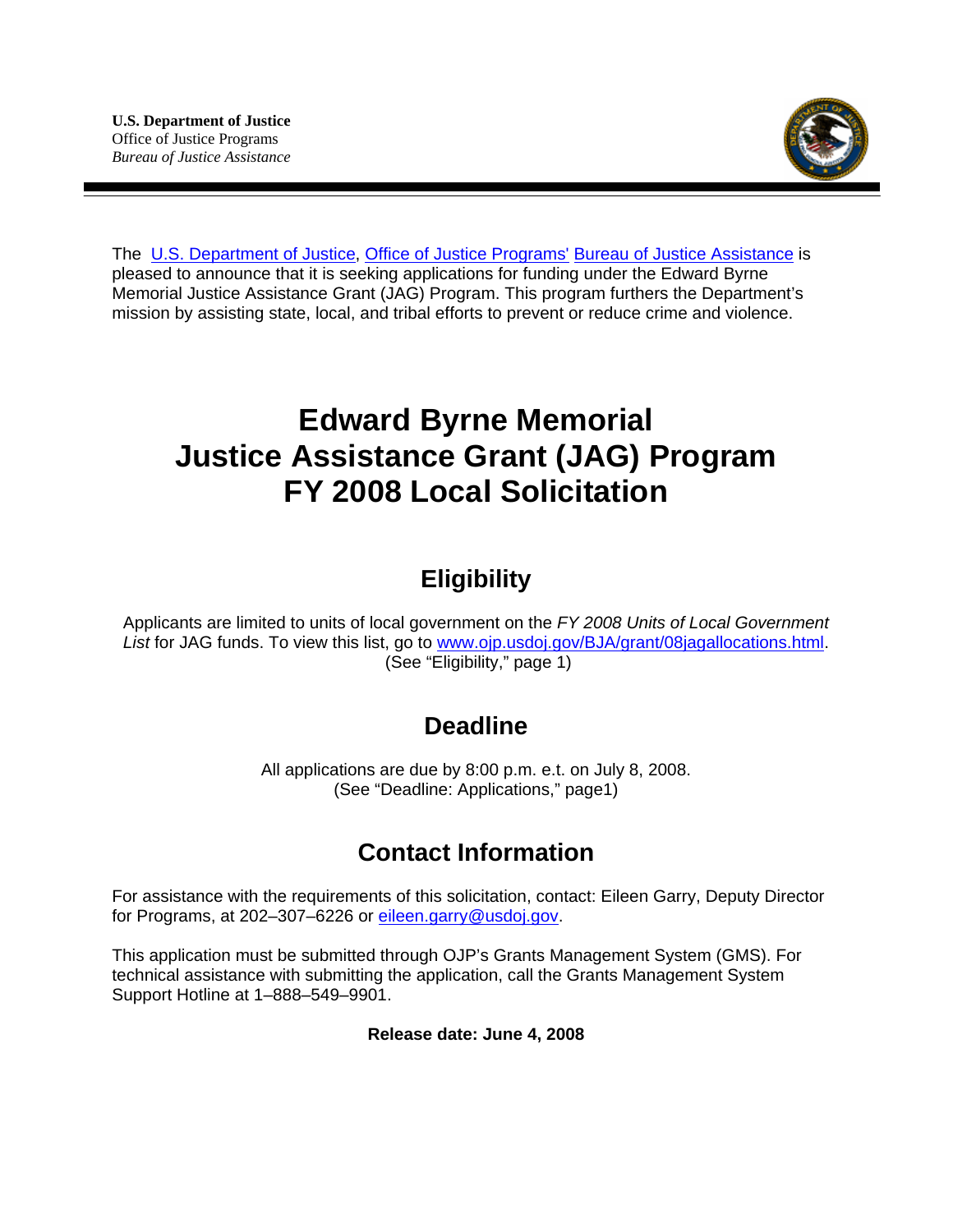## **CONTENTS**

| Overview of the Edward Byrne Memorial Justice Assistance Grant Program                                          | 1              |
|-----------------------------------------------------------------------------------------------------------------|----------------|
| Deadline: Applications                                                                                          | 1              |
| Eligibility                                                                                                     | 1              |
| <b>JAG Program-Specific Information</b>                                                                         | 1              |
| <b>Attorney General Priorities</b>                                                                              | $\overline{2}$ |
| <b>Match Requirement</b>                                                                                        | 4              |
| <b>Performance Measures</b>                                                                                     | 4              |
| How To Apply                                                                                                    | 4              |
| What An Application Must Include:                                                                               | 6              |
| Standard Form 424<br><b>Program Narrative</b><br><b>Budget and Budget Narrative</b><br><b>Other Attachments</b> |                |
| <b>Additional Requirements</b>                                                                                  | 7              |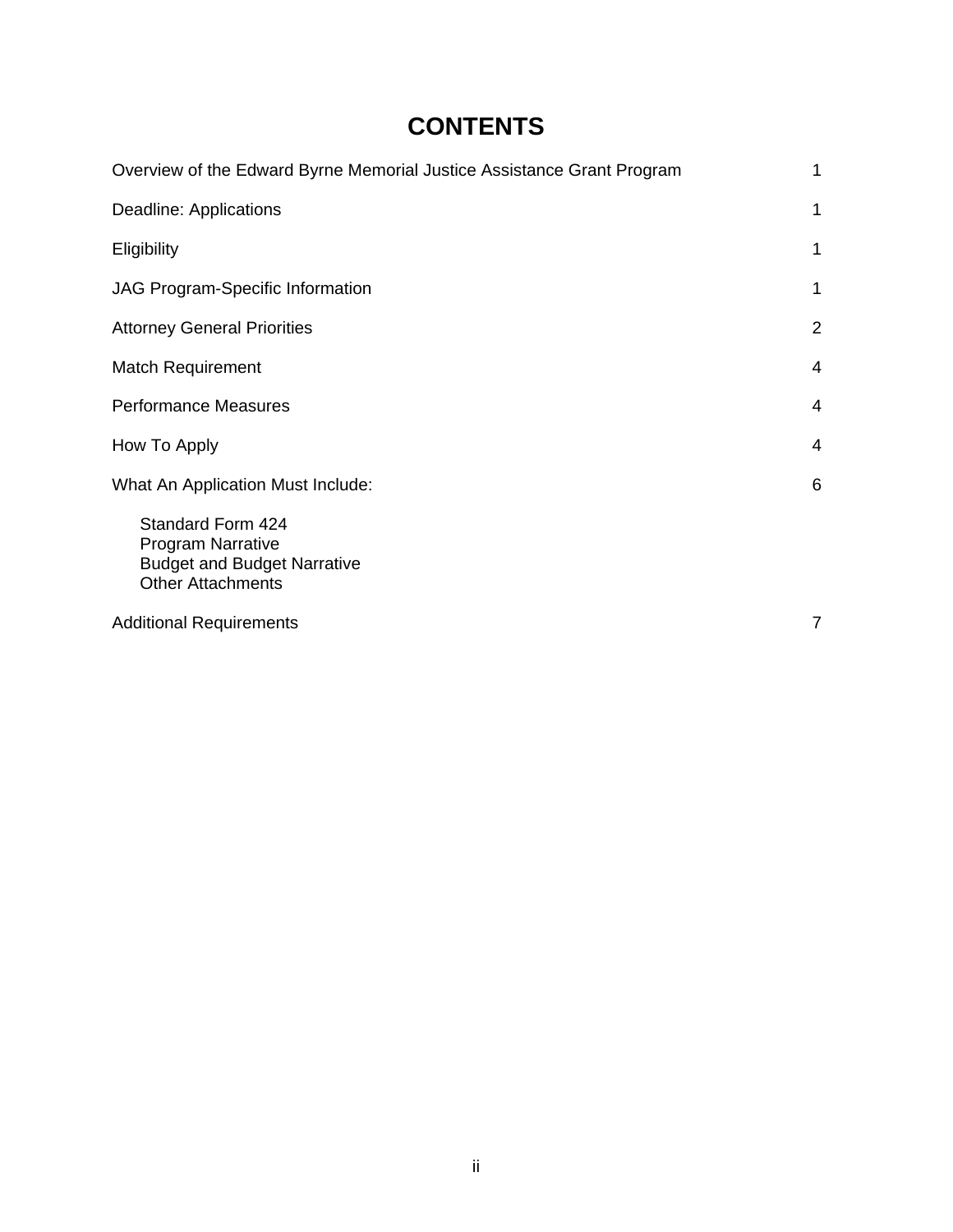# **Edward Byrne Memorial Justice Assistance Grant Program CDFA #16.738**

## **Overview of the Edward Byrne Memorial Justice Assistance Grant Program**

The Edward Byrne Memorial Justice Assistance Grant (JAG) Program (42 U.S.C. 3751(a)) is the primary provider of federal criminal justice funding to state and local jurisdictions. JAG funds support all components of the criminal justice system, from multijurisdictional drug and gang task forces to crime prevention and domestic violence programs, courts, corrections, treatment, and justice information sharing initiatives.

## **Deadline: Applications**

The due date for applying for funding under this announcement is 8:00 p.m. e.t. on July 8, 2008.

## **Eligibility**

Units of local government appearing on the *FY 2008 Units of Local Government List* established by the Bureau of Justice Statistics (BJS) are eligible to apply for JAG funds. For JAG program purposes, a unit of local government is a town, township, village, parish, city, county, or other general purpose political subdivision of a state; or a federally recognized Indian tribe or Alaskan Native organization that performs law enforcement functions as determined by the Secretary of the Interior. In Louisiana, a unit of local government means a district attorney or a parish sheriff. For a listing of eligible units of local government, go to [www.ojp.usdoj.gov/BJA/grant/08jagallocations.html.](http://www.ojp.usdoj.gov/BJA/grant/08jagallocations.html)

## **JAG Program-Specific Information**

*All awards are subject to the availability of appropriated funds and any modifications or additional requirements that may be imposed by law.* 

Established to streamline justice funding and grant administration, the JAG Program allows states, tribes, and local governments to support a broad range of activities to prevent and control crime based on their own local needs and conditions. JAG blends the previous Byrne Formula and Local Law Enforcement Block Grant (LLEBG) Programs to provide agencies with the flexibility to prioritize and place justice funds where they are needed most.

#### **Formula**

The JAG formula includes a *state allocation* consisting of a minimum base allocation with the remaining amount determined on population and Part 1 violent crime statistics, and a *direct allocation* to units of local government. Once the state allocation is calculated, 60 percent of the funding is awarded to the state and 40 percent to eligible units of local government. State allocations also have a required *variable pass through* to units of local government, calculated by BJS from each state's crime expenditures.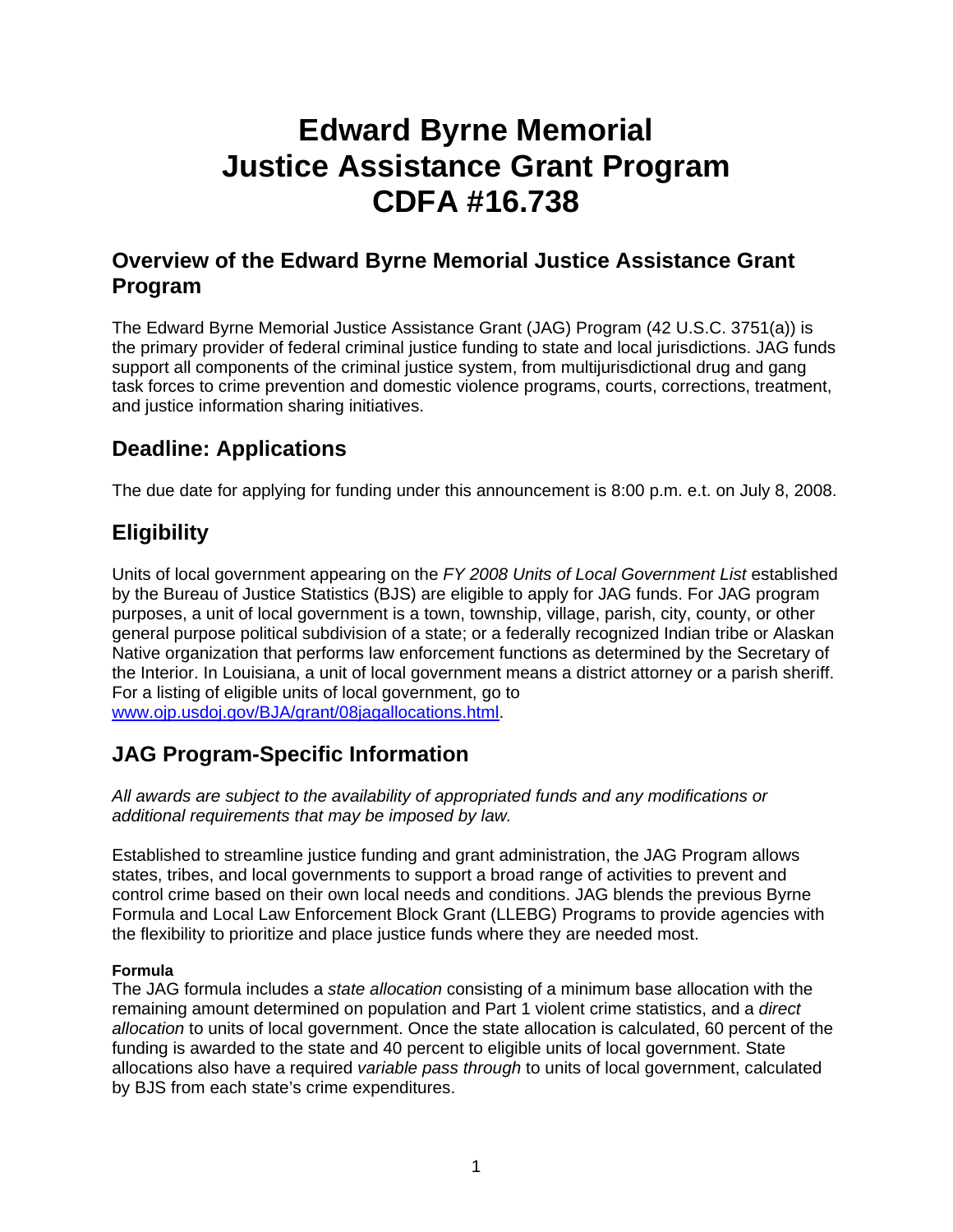#### **Purpose Areas**

JAG funds can be used for state and local initiatives, technical assistance, training, personnel, equipment, supplies, contractual support, and information systems for criminal justice including for any one or more of the following program areas:

- Law enforcement programs.
- Prosecution and court programs.
- Prevention and education programs.
- Corrections and community corrections programs.
- Drug treatment and enforcement programs.
- Planning, evaluation, and technology improvement programs.
- Crime victim and witness programs (other than compensation).
- $\star$  Any law enforcement or justice initiative previously eligible for funding under Byrne or LLEBG is eligible for JAG funding.

#### **Responsibilities**

The chief executive officer of an eligible unit of local government or a local agency designated by the chief executive officer must apply for JAG funds. A unit of local government receiving a JAG award will be responsible for the administration of the funds including distributing the funds; monitoring the award; submitting reports including performance measure and program assessment data; and providing ongoing assistance to any subrecipients of the funds.

#### **Administrative Funds**

A unit of local government may use up to 10 percent of the award for costs associated with administering JAG funds.

#### **Disparate Certification**

A disparate allocation occurs when a constituent unit of local government is scheduled to receive one and one-half times more (four times more for multiple units of local government) than another constituent unit(s), while the other unit of local government bears more than 50 percent of the costs of prosecution or incarceration that arise for Part 1 violent crimes reported by the geographically constituent unit(s). JAG disparates are certified by the Director of the Bureau of Justice Assistance (BJA), based in part on input from the state's Attorney General. For a listing of disparate jurisdictions, go to [www.ojp.usdoj.gov/BJA/grant/08jagallocations.html](http://www.ojp.usdoj.gov/BJA/grant/08jagallocations.html).

 Jurisdictions certified as disparate must submit a **joint application** for the aggregate of funds allocated to them, specifying the amount of the funds that are to be distributed to each of the units of local government and the purposes for which the funds will be used. The units of local government involved may establish a joint advisory board to carry out the joint application process. When beginning the JAG application process, a Memorandum of Understanding (MOU) must be completed, signed, and either scanned and uploaded as an attachment in OJP Grants Management System (GMS), or faxed to OJP, indicating who will serve as the applicant/fiscal agent for the joint funds. MOUs must be faxed to 202-354-4147, with the GMS-generated application number printed on each page. For a sample MOU, go to [www.ojp.usdoj.gov/BJA/grant/jag08/08JAGMOU.pdf.](http://www.ojp.usdoj.gov/BJA/grant/jag08/08JAGMOU.pdf)

#### **Governing Body Review**

The eligible unit of local government applying for a JAG award must make the grant application available for review to the governing body of the unit of local government or an organization designated by that governing body not fewer than 30 days before the application is submitted to BJA.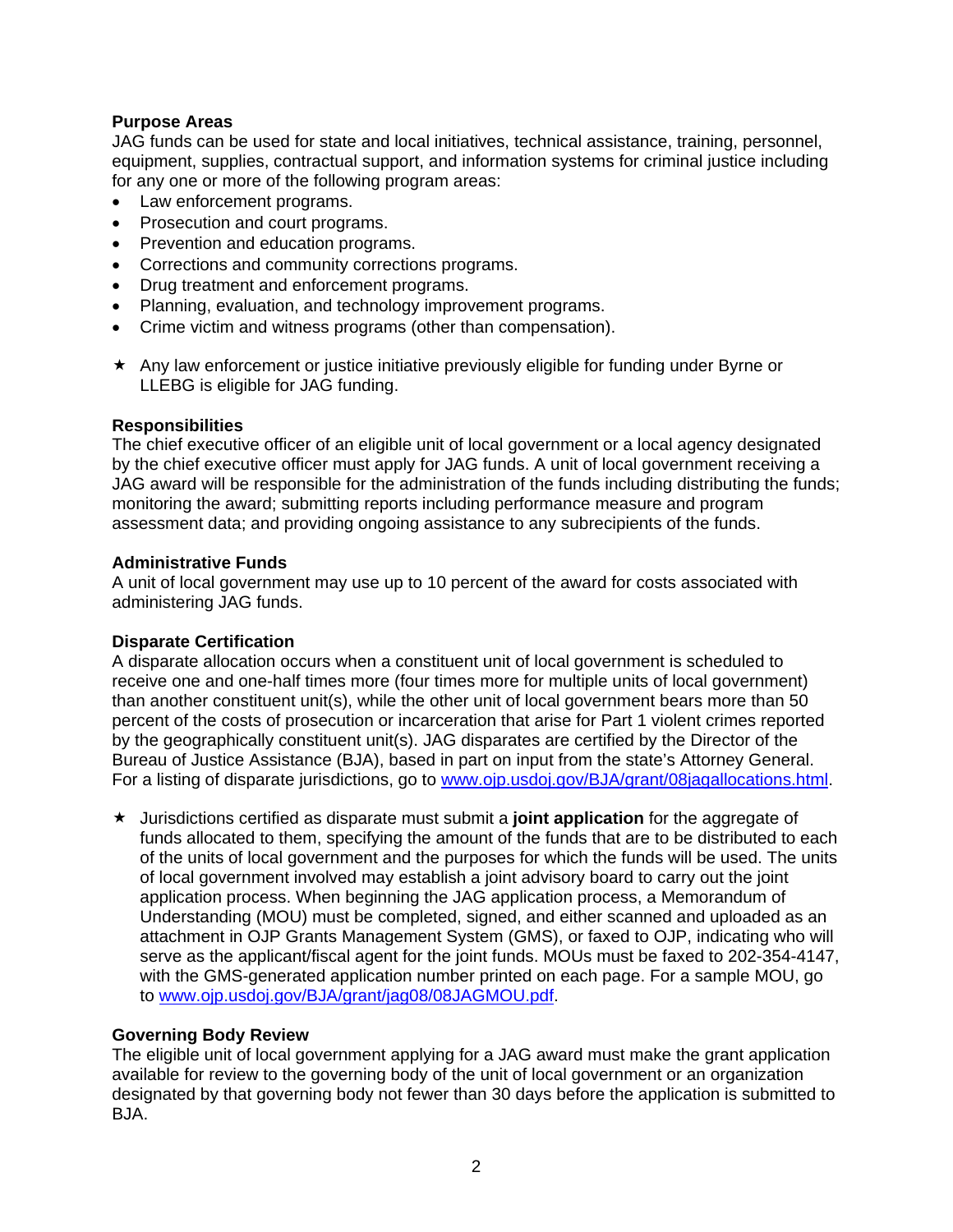#### **Public Comment**

Prior to application submission, the applicant must provide BJA with a statement that the application was made public and an opportunity to comment was provided to citizens and neighborhood or community organizations to the extent applicable law or established procedure makes such an opportunity available.

#### **Supplanting**

Federal funds must be used to supplement existing funds for program activities and cannot replace, or supplant, nonfederal funds that have been appropriated for the same purpose.

#### **Award Amount**

Of the 40 percent allocated for direct awards from BJA to units of local government, funds will be allocated based on the same ratio to such share as the average annual number of Part 1 violent crimes reported by the unit to the Federal Bureau of Investigation (FBI) for the 3 most recent calendar years for which data is available, to the number of Part 1 violent crimes reported by all units of local government in the state to the FBI for such years.

- $\star$  For FYs 2005–2008, BJA will allocate the local amount to units of local government in the same way the LLEBG amount was allocated among reporting and non-reporting units of local government.
- $\star$  If the allocation to a unit of local government is less than \$10,000, the direct JAG award to the state will be increased by the total amount of such allocations to be distributed among state police departments that provide criminal justice services to units of local government and/or to any units of local government whose allocation is less than \$10,000.

#### **Length of Awards**

Awards are made in the first fiscal year of the appropriation and may be expended during the following 3 years, for a total of 4 years. Extensions may be made at the discretion of the BJA Director and must be requested via GMS no less than 30 days prior to the grant end date.

#### **Trust Fund**

The unit of local government must establish a trust fund in which to deposit JAG funds. The trust fund may or may not be an interest bearing account.

#### **Prohibited Uses**

JAG funds cannot be used directly or indirectly for security enhancements or equipment to nongovernmental entities not engaged in criminal justice or public safety. Based on extraordinary and exigent circumstances making the use of funds essential, BJA may certify a request to use funds for:

- Vehicles (excluding police cruisers), vessels (excluding police boats), or aircraft (excluding police helicopters).
- Luxury items.
- Real estate.
- Construction projects (other than penal or correctional institutions).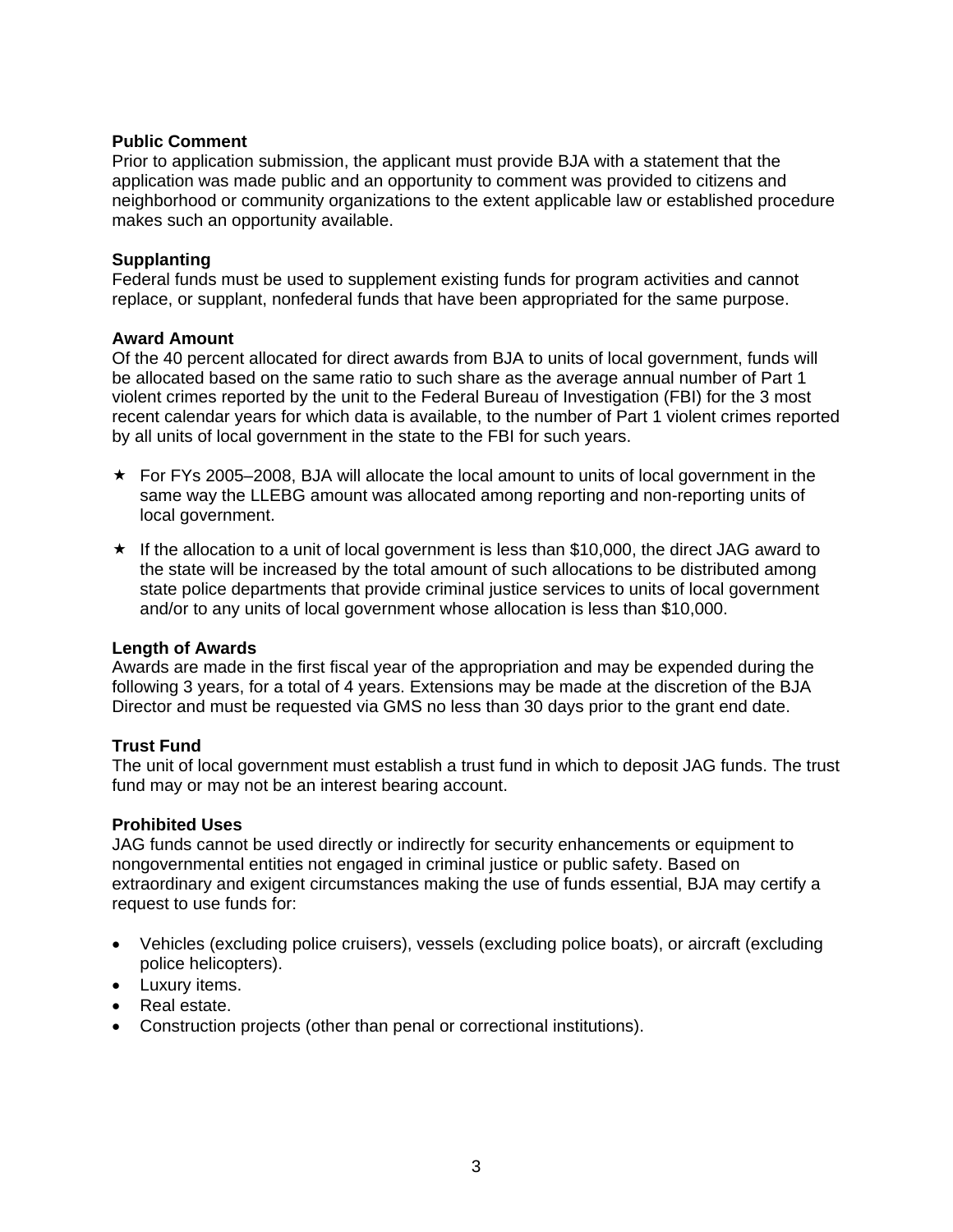### **Match Requirement**

While match is not required with the JAG Program, match is an effective strategy for states and local units of government to expand justice funds and build buy-in for local criminal justice initiatives.

### **Performance Measures**

To assist in fulfilling the Department's responsibilities under the Government Performance and Results Act (GPRA), P.L. 103-62, applicants who receive funding under this solicitation must provide data that measures the results of their work. Performance measures for this solicitation can be found on the BJA JAG web page: [www.ojp.usdoj.gov/BJA/grant/JAGPerfMeasures.pdf](http://www.ojp.usdoj.gov/BJA/grant/JAGPerfMeasures.pdf).

## **How To Apply**

**CFDA Number:** The Catalog of Federal Domestic Assistance (CFDA) number for this solicitation is 16.738, titled "Edward Byrne Memorial Justice Assistance Grant Program."

**A DUNS number is required:** The Office of Management and Budget requires that all businesses and nonprofit applicants for federal funds include a DUNS (Data Universal Numeric System) number in their application for a new award or renewal of an award. Applications without a DUNS number are incomplete. A DUNS number is a unique nine-digit sequence recognized as the universal standard for identifying and keeping track of entities receiving federal funds. The identifier is used for tracking purposes and to validate address and point of contact information. The DUNS number will be used throughout the grant life cycle. Obtaining a DUNS number is a free, simple, one-time activity. Obtain one by calling 1–866–705–5711 or by applying online at [www.dunandbradstreet.com.](http://www.dunandbradstreet.com/) Individuals are exempt from this requirement.

**Grants Management System (GMS) Instructions:** To access the system, go to [https://grants.ojp.usdoj.gov](https://grants.ojp.usdoj.gov/). Applications submitted via GMS must be in one of the following formats: Microsoft Word (.doc), PDF file (.pdf), or text (.txt). If you experience difficulties at any point in this process, call the GMS Help Desk at 1–888–549–9901 between 7:30 a.m. and 9:00 p.m. e.t. New GMS users must create a new account before submitting an application.

**Note: GMS does not accept executable file types as application attachments**. These disallowed file types include, but are not limited to, the following extensions: ".com," ".bat," ".exe," ".vbs," ".cfg," ".dat," ".db," ".dbf," ".dll," ".ini," ".log," ".ora," ".sys," and ".zip."

#### **Step 1: Signing On**

- If you already have a GMS user ID, proceed to GMS sign in. Even if your organization already has a user ID, you will not be registered for the solicitation until you have signed onto GMS and entered the appropriate solicitation. To do so, please proceed to step 2.
- If you do not have a GMS user ID, select "New User? Register Here." After you have completed all of the required information, click "Create Account" at the bottom of the page and note your user ID and password, which are case sensitive.
- All JAG applicants must include a DUNS number in their application. See note above about obtaining a DUNS number.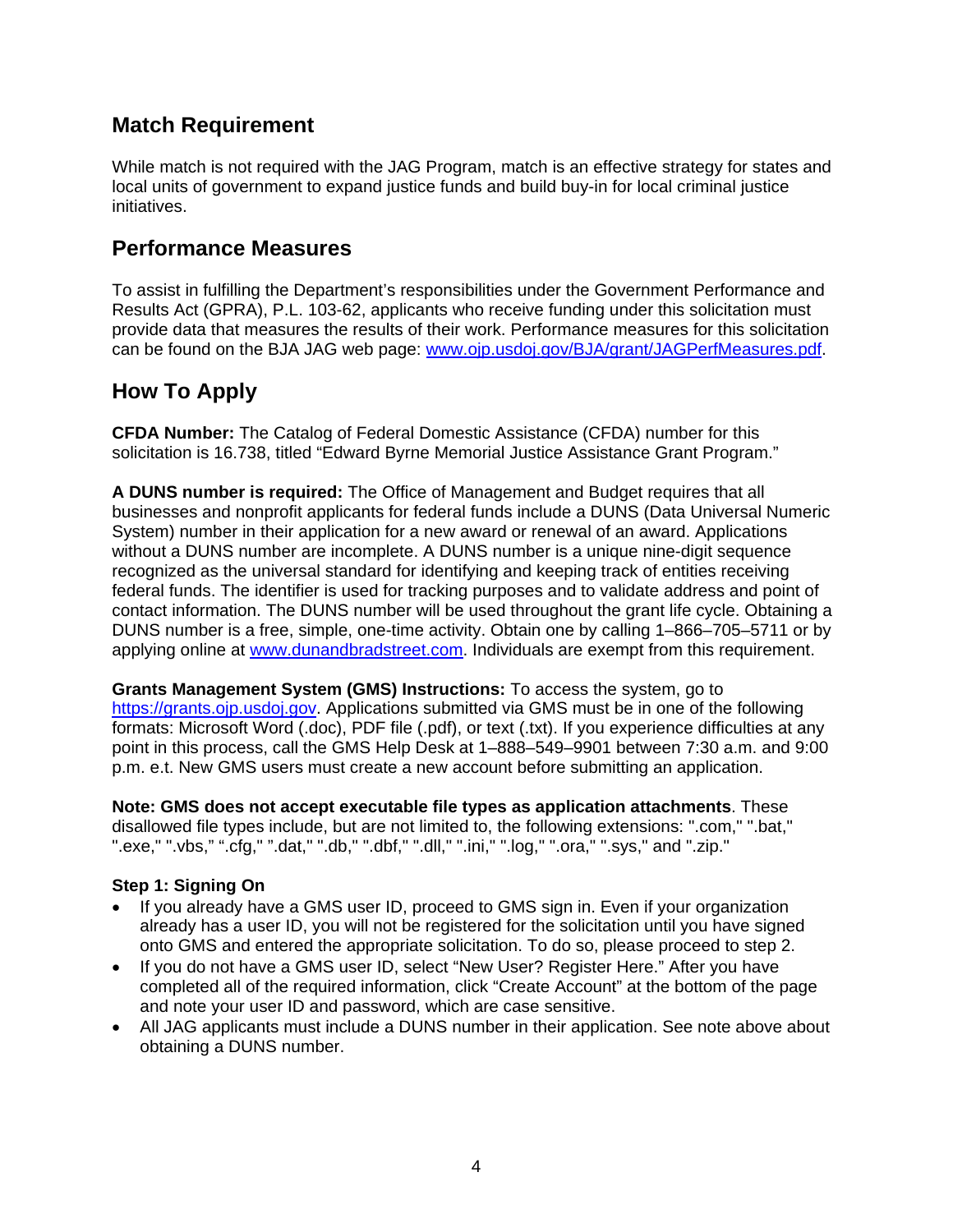#### **Step 2: Selecting/Registering for the Program**

- After you have logged onto the system using your user ID and password, click on "Funding" Opportunities."
- Select "Bureau of Justice Assistance" from the drop-down list, and click "Search." This will narrow the list of solicitations within the Office of Justice Programs to those in BJA.
- From the list of BJA grants, find "FY 2008 Local Justice Assistance Grant Program," and click "Apply Online."
- Confirm that your organization is eligible to apply for this program by reading the text on the screen. If eligible, proceed by clicking "Continue."

#### **Step 3: Completing the Overview Information**

- Select the type of application you are submitting by choosing "Application Non-Construction" in the "Type of Submission" section.
- Select "New" in the drop-down box for "Type of Application."
- If your state has a review and comment process under Executive Order 12372 ([http://policy.fws.gov/library/rgeo12372.pdf\)](http://policy.fws.gov/library/rgeo12372.pdf), then select either "Yes" and enter the date you made this application available under that review or "N/A" because this program has not been selected by your state for such a review. If your state does not have such a process, then select "No. Program Not Covered by E.O. 12372."
- Click "Save and Continue."

#### **Step 4: Completing the Applicant Information**

- Answer "Yes" or "No" to the question about whether your organization is delinquent on any federal debt.
- The rest of this page will prepopulate based on the information you submitted during the registration process. Check this information for accuracy and relevance to your organization, and make any needed changes.
- Click "Save and Continue."

#### **Step 5: Completing the Project Information**

- Provide a title that is descriptive of your project.
- List the geographic areas to be affected by the project.
- Enter a start date for the project of October 1, 2007 and an end date that is not more than 48 months later.
- Select all of the Congressional districts that are affected by this application. To select multiple districts, hold down the CTRL key while making your selections.
- Enter your jurisdiction's allocation in the federal line under the "Estimated Funding" section. For a listing of state allocations, go to [www.ojp.usdoj.gov/BJA/grant/08jagallocations.html](http://www.ojp.usdoj.gov/BJA/grant/08jagallocations.html).
- Click "Save and Continue."

#### **Step 6: Uploading the Attachments**

- You will be asked to upload three attachments to the online application system. (See the Attachments section for detailed instructions.)
	- 1. Program Narrative (Attachment 1).
	- 2. Budget Narrative (Attachment 2).
	- 3. Review Narrative (Attachment 3).

Click "Attach" to upload these documents. A new window will open. To continue, click "Browse" and find the file on your computer or the network drive from which you wish to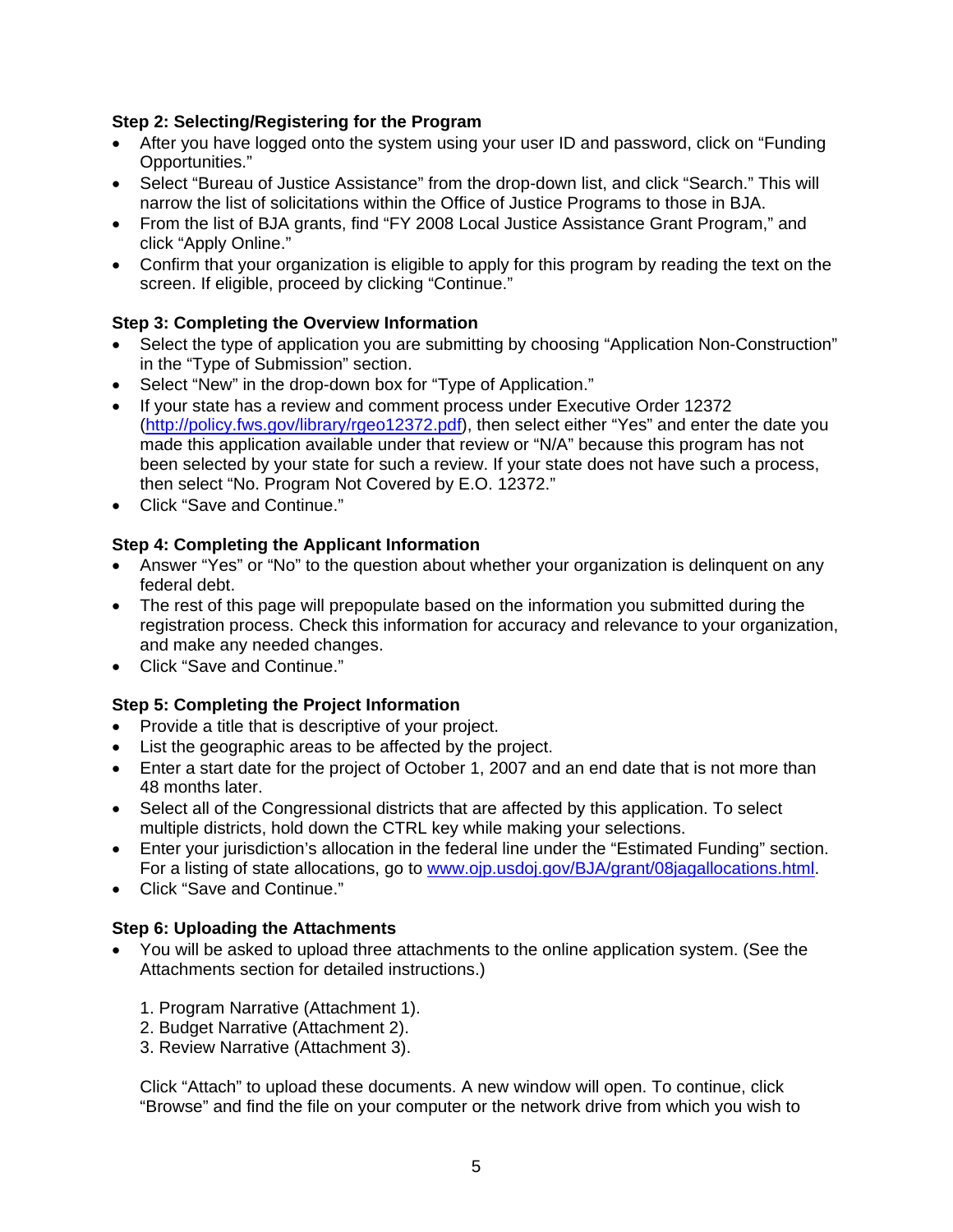upload, then click on "Upload Your Document." A window that says "File Upload Successful" should appear. Next to the upload list, the notation should change to "Attachment OK." Repeat these steps for all three uploads.

- If you encounter any difficulties uploading your file, click on "Tips for Successful Upload." This document will explain the usual problems with uploading files and will help you through them.
- Click "Save and Continue."
- \* Depending on the size of the attachment and/or your computer's Internet connection, the uploading process can take several hours. The system will shut down promptly at the deadline. Incomplete applications will not be accepted and no exceptions will be granted.

#### **Step 7: Completing the Assurances and Certifications**

- You will need to accept both the assurances document and the certifications document. To do this, click on "Assurances" and "Certifications Regarding Lobbying; Debarment, Suspension, and Other Responsibility Matters; and Drug-Free Workplace Requirements."
- Read both documents. At the bottom of each one, click the "Accept" button.
- After you have accepted both documents, enter the correct personal information for the person submitting the application.
- Click the box next to the text at the bottom of the page to certify that the person submitting the application is authorized to accept these assurances and certifications.
- Click "Save and Continue."

#### **Step 8: Reviewing the SF-424**

- By answering the questions contained in GMS, you have completed the Standard Form 424 (SF-424) and other forms required to apply for grant funding. Take a moment to review the SF-424 to ensure that it is accurate.
- If you need to make changes to any portion of the application, simply click on that section along the left side of the screen. Be sure to click "Save and Continue" after making any changes.
- When you are sure that the information is accurate, click "Continue."

#### **Step 9: Submitting the Application**

• A list of application components will appear on the screen. It should say "Complete" before each component. If it says "Incomplete" then click on the word and it will take you back to the section that needs to be completed. An explanation of what is missing will be at the top of that screen.

## **What an Application Must Include**

#### **Standard Form 424**

#### **Program Narrative (Attachment 1)**

Applicants must submit a program narrative that generally describes the proposed program activities for the 4-year grant period. The narrative must outline the type of programs to be funded by the JAG award and provide a brief analysis of the need for the programs. Narratives must also identify anticipated coordination efforts involving JAG and related justice funds. Certified disparate jurisdictions submitting a **joint application** must specify the amount of the funds that are to be distributed to each of the units of local government and the purposes for which the funds will be used.